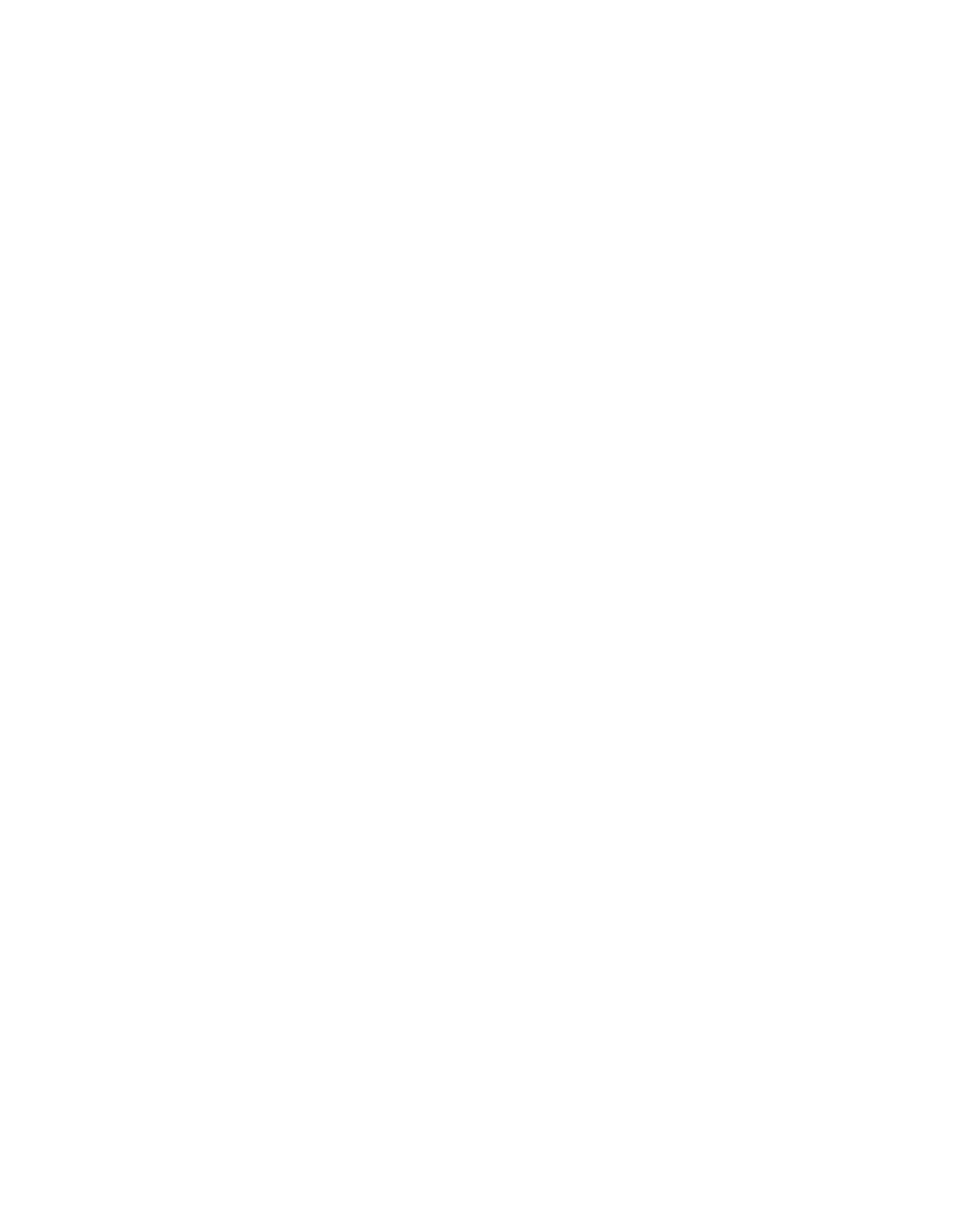f is applied. (Solutions where the servers should not learn even  $f$  can be obtained by letting  $f$  be a 'universal function' and allowing the client to specify the actual function to be evaluated via some additional private input to  $f$ .) In the context of the private statistics application discussed above, SPFE protocols address the following privacy concerns:

(1) Protect *clients* from revealing what type of sample population, what type of specific data about this sample, and possibly also what function of the selected items, they are after;

(2) Protect *database owners* from revealing a large amount of information about their data or providing a higher quality service than what a client has paid for.

## **1.1 Related work**

Secure computation. Secure multi-party computation (MPC) [45, 28, 10, 14] is a powerful and general cryptographic primitive. It allows two or more parties to jointly compute some function of their inputs while hiding their inputs from each other. SPFE may be cast as a special case of the general secure MPC problem. Thus, generic secure 2-party protocols [45, 28, 26], whose communication complexity is linear in the size of a circuit being evaluated, are sufficient to obtain *some* solution to our problem. However, since a circuit computing the SPFE functionality must be at least of the size of the database, the communication complexity of these generic solutions will be (at least) linear in n, making them infeasible when the database is large. In contrast, our main goal is to obtain solutions for the SPFE problem whose communication complexity is sublinear in the database size when  $m \ll n$ .

Private information retrieval. The study of sublinearcommunication secure computation originated from the problem of private *information retrieval* (PIR), introduced in [17]. A PIR protocol allows a client to retrieve a selected item from a database while hiding the identity of this item from the server holding the database. The main goal of PIRrelated research has been to minimize the communication complexity of P|R, which is measured by default as the cost of retrieving one out of  $n$  bits. (Note that a PIR protocol with n communication bits can be trivially realized by sending the entire database to the client.) Under specific number-theoretic intractability assumptions, it is possible **to** construct PIR protocols with a very low asymptotic communication complexity [32, 34, 43, 12], as low as polynomial in log n and the security parameter [12].

An alternative setting for PIR assumes that the database is replicated among multiple servers, and only requires the client's privacy to hold against restricted collusions of servers [17, 4, 16, 31, 7]. In this setting, it is possible to achieve *information-theoretic* privacy with sublinear communication. While the asymptotic communication complexity of the latter multi-server protocols is generally worse than that of single-server protocols, they are significantly more efficient in computation, and even their communication complexity is typically lower for practical database sizes.

PiR is not concerned with the privacy of the database. The problem of *symmetrically private information retrieval*  (SPIR), introduced in [25], is an extension of PIR where the client is restricted to learn no more than a single data item.<sup>1</sup> Using constructions from [25, 43, 36, 37], SPIR protocols

can be obtained from PIR protocols with a small complexity overhead. We use  $SPIR(n, m, \ell)$  to denote a more general version of the problem, in which m items are retrieved from the same database of  $n \ell$ -bit items. While this primitive can be implemented by  $m\ell$  independent invocations of  $SPIR(n, 1, 1)$ , significantly more efficient implementations are possible [36, 37, 8]. Most of our constructions will utilize the SPIR primitive as a black box. Thus, we will generally not be concerned with the specifics of its implementation.

Following the work on PIR, sublinear-communication secure MPC protocols were studied both in other specific contexts (e.g., [33, 22]) and in more general contexts [35]. The latter work aims at transforming a *general* protocol in the communication complexity model into a secure protocol with a low communication overhead. While SPFE can be viewed as a special case of the above problem, our solutions for this special case are more efficient than the ones in [35].

Inference control in statistical databases. For completeness, we briefly contrast SPFE with the extensive body of literature on inference control (IC) in statistical databases (see, e.g.,  $[2]$  for a survey). The goal of  $[C]$  is to provide clients with access to a database for computing aggregate statistics about a collection of individuals while protecting the confidentiality of each individual in the database. The attacker is a client who attempts to infer some previously unknown data about an individual in the database by performing one or more allowed queries. SPFE differs from IC in several ways, most fundamentally in its different privacy goals: SPFE is concerned with hiding client queries and limiting database disclosure, rather than limiting inferences about individuals in the database. These contrasting sets of goals can lead to conflicting solutions. For example, inference controls in statistical databases include *query set restriction* (see [2, Section 3] and [19, Chapter 6]), whereby the database monitors the *query set* of each query  $-$  i.e., the subset of records included in the computation of the response to the query - and limits the query set size, the overlap of query sets in successive queries by the same client, etc. In contrast, the query set is required to be *hidden* from the database in SPFE. On the other hand, inference controls in which the database itself is perturbed to protect the privacy of individuals (see [2, Section 4]) could be applied to a database using SPFE.

# **1.2 Our results**

As in the PlR-related literature, we consider both a singleserver model and a model where the database is replicated among several servers. The primary performance measures for an SPFE protocol are:

(1) The number of servers. We find the single-server setting generally more appealing, since servers are arguably the most crucial resource, and, as noted above, the multi-server model does not protect the client from large collusions of servers. (We note though that our solutions for the singleserver setting can be adapted to the multi-server setting, allowing more efficiency in other parameters.)

<sup>1</sup>SPIR is almost synonymous to the well-known notion of

*oblivious transfer* (OT) [42, 44, 21]. We use the terminology of SPIR to indicate that: (1) we are mostly interested in the case that the number of items is large and the communication is sublinear in the number of items; (2) we consider both a single-server and a multi-server model; (3) like in the PIR literature, we allow some relaxations to the most stringent security definitions of OT.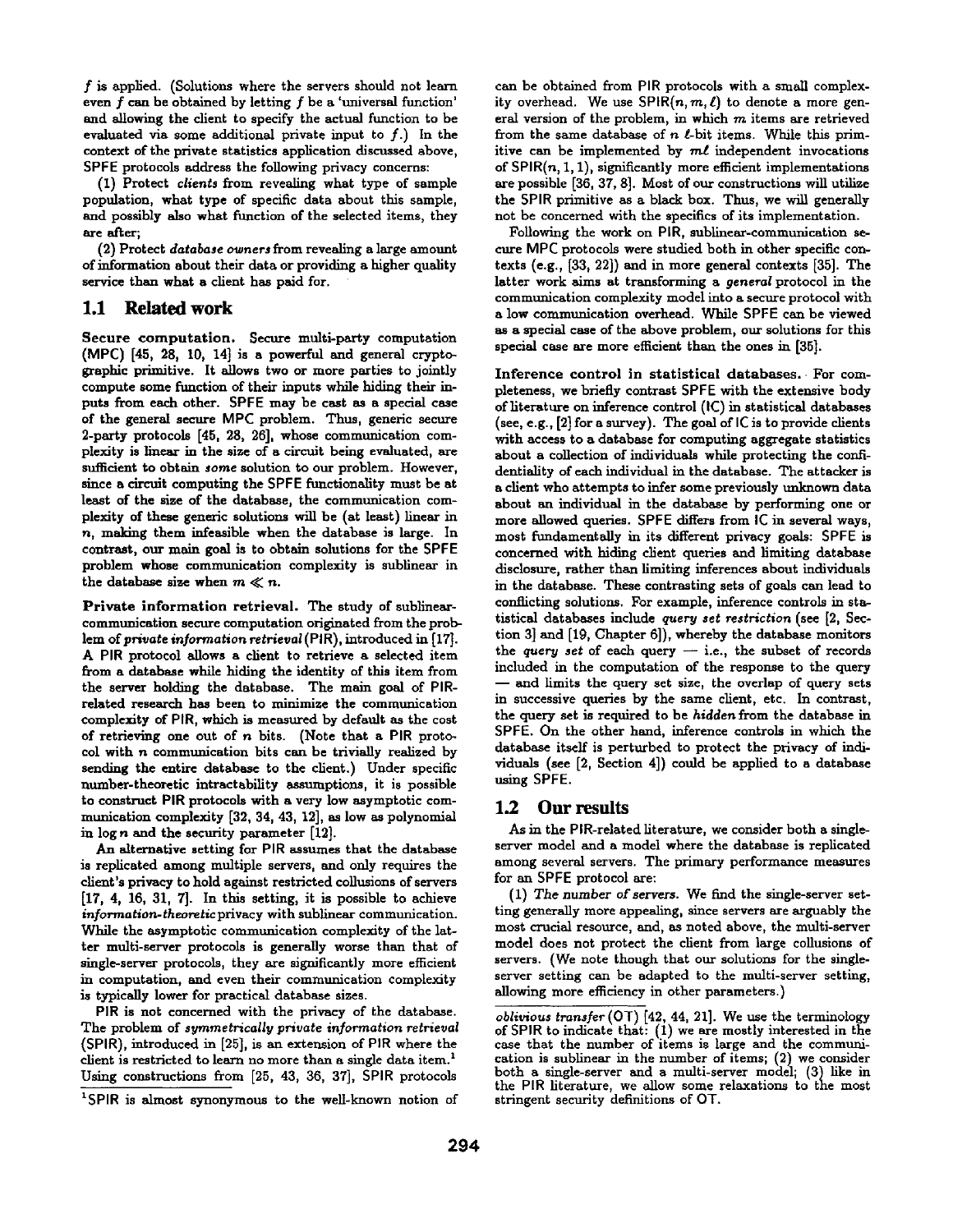(2) *Communication and computation costs.* We treat the communication complexity as the most significant complexity measure (excluding the number of servers). However, some of our protocols will also be fine-tuned for optimizing the computation. We will usually specify the complexity of our solutions in terms of other primitives (SPIR, generic secure MPC, encryption) rather than in absolute terms. By substituting specific implementations of these primitives, one may get a concrete sense of the actual costs. Finally, while we still use big- $O$  notation in our complexity analysis, the underlying constants will typically be very small.

(3) The number of *communication* rounds. We define a round to consist of a message from the client to each server followed by a reply from each server to the client. To achieve provable security against malicious clients, our protocols may require an additional preprocessing phase or certified public keys (as in, e.g., [11]).

Notions of security. In addition to the performance parameters, we consider the following security characteristics of a solution. First, security can be either *computational*  (i.e., based on cryptographic assumptions and computational limitations of the parties) or *absolute* (information-theoretic). Our solutions will guarantee that the client obtains the correct values only when all servers follow their protocol. Still, our multi-server solutions can be easily generalized to provide fault tolerance as well. The client's privacy is guaranteed even when up to some threshold of servers, referred to as the *privacy threshold, are* malicious, i.e., deviate from their protocol in an arbitrary way. In bounding the amount of information gathered by a malicious client, we distinguish three levels of security. (1) *Strong* security guarantees that the client learns only the value of the public function  $f$  on some sequence of m data items. (2) *Weak* security only guarantees that the client learns the value of *some* function  $f'$  on some sequence of  $m$  data items, where the function  $f'$ is determined by the client's actions; however,  $f'$  is guaranteed to have the same output size as  $f$ . The latter ensures that only a small amount of information about the database is leaked. Thus, the weaker notion of security is sufficient to address most privacy concerns that SPFE resolves. (3) Finally, some of our protocols provide *no* provable security against malicious clients. Yet, these are provably secure against a *semi-honest* client, who follows the protocol but tries to learn additional information from its view, and may also be heuristically weakly secure against a malicious client.

Our solutions. We aim at obtaining SPFE protocols that are not only asymptotically efficient, but are also feasible in practice. We present several protocols, where each is best suited to particular settings.

In Section 3.1, we present a one-round multi-server information-theoretic SPFE protocol. Its construction is based on a reduction to multivariate polynomial evaluation. This protocol is most appealing when f is very simple (e.g., the sum function) and when a large number of servers are available, as might be the case if data replication is used for fault tolerance or as part of a content distribution mechanism. A significant advantage of this protocol is that it involves very short messages from the servers to the client. Thus, this protocol can be used to compute several statistics on the same data set, or the same statistic over different periods of time, with little additional cost.

In Section 3.2, we present a one-round SPFE protocol for

general functions, whose construction relies on *private simultaneous messages* protocols (described therein). The advantages of this protocol over subsequent single-server protocols are its optimal round complexity and its strong security against a malicious client.

In Section 3.3, we present three *reductions* of SPFE to general secure MPC and SPIR. None of the three provides strong security against a malicious client. Moreover, even if used in conjunction with a round-optimal secure MPC protocol, they all require at least one additional round in comparison to the previous protocol. However, one advantage of these solutions is that they all efficiently scale to the case where  $f$ is represented by an *arithmetic* circuit over a large modulus (rather than a Boolean circuit). When f is viewed as an integer- or real-valued function, this often allows for smaller circuits and better efficiency. An important additional advantage of the second and third reductions is that they only require a *single* invocation of  $SPIR(n, m, l)$  (retrieving m out of n items) rather than m invocations of SPIR $(n, 1, \ell)$ on  $m$  different databases. This may result in significant efficiency improvements. In particular, the latter provably requires  $\Omega(mn)$  *computation* on the server's part, whereas the server's computation in the former can be made almost linear in  $n$  (cf. [36, 37, 8]). The third reduction typically involves more communication and less computation than the second, but does not provide provable security against a malicious client. We complement the above reductions by presenting a light-weight protocol for secure MPC of general arithmetic circuits; this protocol is compatible with our notion of weak security against a malicious client.

Finally, in Section 4, we specifically consider some useful instances of privacy-protecting statistical analysis, discuss the application of our general solutions to these instances, and present protocols that are tailored to these cases. In particular, we obtain an efficient one-round protocol for the special case where f is the *sum* function.

Table 1 summarizes the efficiency of our general singleserver solutions in terms of the SPIR and MPC primitives they rely on. (The third row of the table describes two variants of the same approach; additional variants are discussed in Section 3.3.) The complexity column refers to the case of a Boolean function  $f: \{0, 1\}^m \rightarrow \{0, 1\}$ , where  $C_f$ is the size of a Boolean circuit computing  $f$ . This column describes both the communication and computation costs (omitting insignificant factors).<sup>2</sup> SPIR( $n, m, \ell$ ) denotes the cost of retrieving m out of n *l*-bit items using a *1-roundSPIR* protocol, MPC $(m, s)$  denotes the cost of a 1-round secure 2party computation of an m-input, s-gate Boolean circuit, and  $\kappa$  denotes a security parameter. (In practice,  $\kappa$  can be instantiated by the length of an encryption key; see Section 2 for a more formal treatment.) Using Yao's technique [46], the cost of MPC(m, s) is  $m \times$  SPIR(2, 1,  $\kappa$ ) +  $O(\kappa \cdot s)$ .

The main advantages of each protocol are summarized above. When comparing their complexity, it is helpful to keep the following qualitative facts in mind: (1) SPIR(n, m,  $\ell$ ) can be implemented more efficiently than m invocations of  $SPIR(n, 1, \ell)$ ; (2) The best known PIR protocol [12] is not well adapted to retrieving multi-bit items; consequently, the

<sup>&</sup>lt;sup>2</sup>The computation in the two protocols from Section 3.3.2 in-<br>volves  $O(m^2 \log n)$  additional modular multiplications. This overhead can be asymptotically reduced, see Section 3.3.2.

<sup>&</sup>lt;sup>3</sup>This applies to some relaxation of the definition of secure MPC, discussed in Section 2.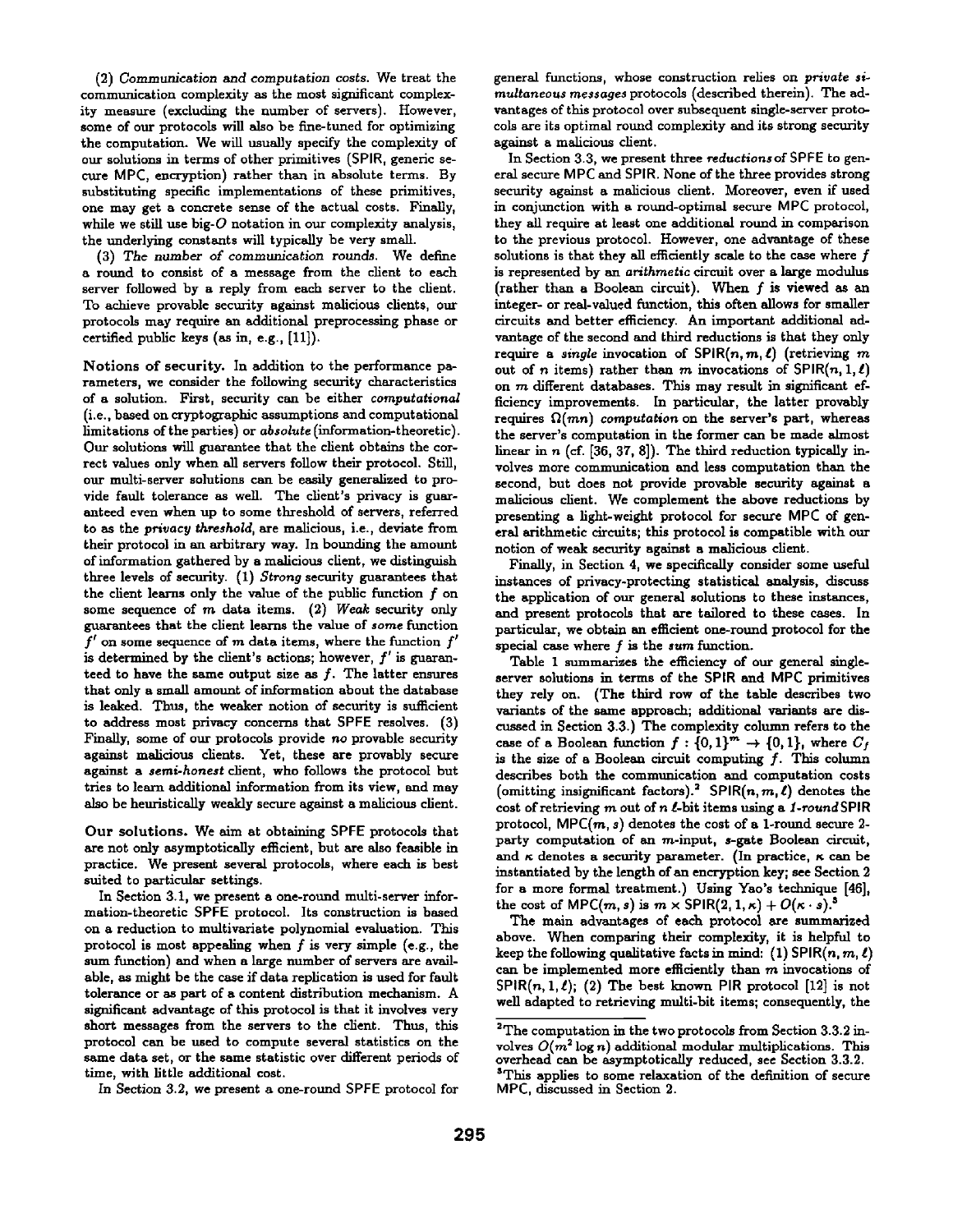| section             | rounds | complexity                                                          | security against<br>malicious client | efficient scalability to<br>arithmetic circuits? |
|---------------------|--------|---------------------------------------------------------------------|--------------------------------------|--------------------------------------------------|
| \$3.2\$             |        | $\overline{m \times \text{SPIR}(n,1,\kappa) + O(\kappa \cdot C_f)}$ | Strong                               |                                                  |
| \$3.3.1             |        | $m \times$ SPIR $(n, 1, 1)$ + MPC $(m, C1)$                         | Weak                                 | Yes, more rounds                                 |
| \$3.3.2             | 2/2.5  | $SPIR(n, m, \log_2 n) + MPC(m, C_f) + \kappa m^2$<br>$+ \kappa m$   | Weak/None*                           | Yes, more rounds                                 |
| $$3.3.\overline{3}$ |        | $SPIR(n, m, \kappa) + MPC(m, C_{\ell})$                             | None*                                | Yes, more rounds                                 |

Table 1: Comparison of general single-server solutions.

best known implementation of  $SPIR(n, 1, 1)$  is significantly more efficient than  $SPIR(n, 1, \kappa)$ , even when  $\kappa$  is as small as the size of a key.<sup>4</sup>

Finally, in the security column, "None\*" indicates provable security against a semi-honest client, that also appears (but is not proven to be) weakly secure against a malicious client. For our protocols to be provably secure against a malicious client with the specified round complexity, one should either assume an idealized "black-box" implementation of the SPIR primitive, or make some additional requirements which are satisfied by known implementations of this primitive. This applies to all protocols described in Table 1. Additional security-related issues are discussed in Section 2.

## 2. PRELIMINARIES

We define secure schemes for selective private function evaluation (SPFE). The problem is a special case of the general problem of secure function evaluation. Thus, in principle, the general definitions (as in, say, [26, 13]) apply here as well. Nonetheless, here we provide an explicit, simplified and relaxed definition for the special case of SPFE. The definition deals with the case of multiple servers. The singleserver case is obtained as a special case.

Let  $k, n, \kappa, t \in \mathbb{N}$ , let D be some finite domain (called the *data domain*), and let [n] denote the set  $\{1, \ldots, n\}$ . There are  $k + 1$  parties, the client C and k servers  $S_1, \ldots, S_k$ . The servers have a common input  $x \in D^n$  representing the data, and the client has a (deterministic) function  $f : D^m \rightarrow$ D where  $m \leq n$ , and a list  $I \in [n]^m$  of m indices. The function is given using some standard representation, e.g. via a circuit that evaluates it. In addition, all parties have a security parameter  $\kappa$ . The servers also have a common random input, which can be regarded as an extension of the database. The client wishes to learn  $f(x_I)$ , where  $x_I \stackrel{\text{def}}{=}$  $(x_{i_1},\ldots,x_{i_m})$ , while making sure that any collusion of up to t servers learns nothing. Sometimes it will be allowed, or even required, that the servers learn  $f$  or  $I$  or some partial information about them. The servers wish to make sure that the value learned by the client is a "legitimate" one, where legitimacy may be interpreted in a number of ways.

All parties are assumed to be polynomial in  $\kappa$ <sup>5</sup>. For the sake of uniformity, we formulate our security requirements only against polynomial-time adversaries. Nonetheless, in the case where there are multiple servers, security will hold even against computationally unbounded adversaries.

A bit more specifically (but still informally), we make three requirements. The first is Correctness, which states that as long as the client and the servers follow the protocol then the client's output will be the correct value  $f(x<sub>I</sub>)$ . The second is Client Privacy, which states that no adversary (that controls up to t servers) will learn anything from the interaction, except possibly some pre-defined information, even if the corrupted servers deviate from the protocol in an arbitrary way. We model the information that the servers are allowed to learn about the client's input in a way described below. By default, this information will include the function f and the list size  $m$  but not the actual list  $I$ . The third is Database Secrecy, which states that the client learns only a predefmed amount of information about the data, even if it arbitrarily deviates from its protocol.

While correctness is quite straightforward to formulate, formalizing the other two is a bit more problematic. Client Privacy is formalized by requiring that there exists an algorithm (a simulator) that generates a distribution that is indistinguishable from the view of the servers corrupted by the adversary. This view includes their inputs, random inputs, and messages they receive. By default we require *computationalindisting~dshability* between the two distributions, parameterized by the security parameter  $\kappa$ . However, our multi-server protocols will provide *information-theoretic*  client privacy, where the simulator's output is identical to the servers' view. The simulator is given the data  $x$  and the value of some pre-defmed function h applied to the client's input. (Again, by default  $h(f, I) = f$  where  $(f, I)$  is the client's input.)

Database Secrecy is captured as follows. Fix some subset A of all functions from  $D<sup>n</sup>$  to D. We think of A as the set of "allowable functions", or in other words the set of functions that the client is allowed to apply to the database. We require that for any adversary  $A$  controlling the client there exists a simulator  $M$  with the following characteristics. The goal of  $M$  is to generate an output that is distributed indistinguishably from the output of  $A$ . However,  $M$  does not interact with the servers; instead it interacts with a "trusted party"  $T$  that has the following functionality.  $T$ receives from M a description of a function  $q \in A$ . In return, T outputs  $g(x)$ . It is stressed that M can invoke T only once. Intuitively, this requirement captures the property that a malicious client can learn the value of any function  $g \in A$  of its choice, applied to the data x.

In the case of a malicious client, our protocols (except where noted previously) satisfy the database secrecy requirement with respect to one of the following two possible sets A of allowable functions. Weak security refers to the case where  $A$  is the set of all functions that depend on at most  $m$  locations in the database and output a value from  $D$ . Strong security refers to the case where  $A = \{g(x) = f(x_I) \mid$  $I \subset [n], |I| = m$ , and f is the function that appears in

<sup>&</sup>lt;sup>4</sup>In contrast, SPIR $(2,1,\kappa)$  can be implemented in practice with the same cost as  $SPIR(2, 1, 1)$  when  $\kappa$  is small.

 ${}^5$ This implies that n, the length of the database, must be at most polynomial in  $\kappa$ . When security is desired even against adversaries that are sub-exponential in the security parameter, one can allow n and  $\kappa$  to vary more (see, e.g., [12]).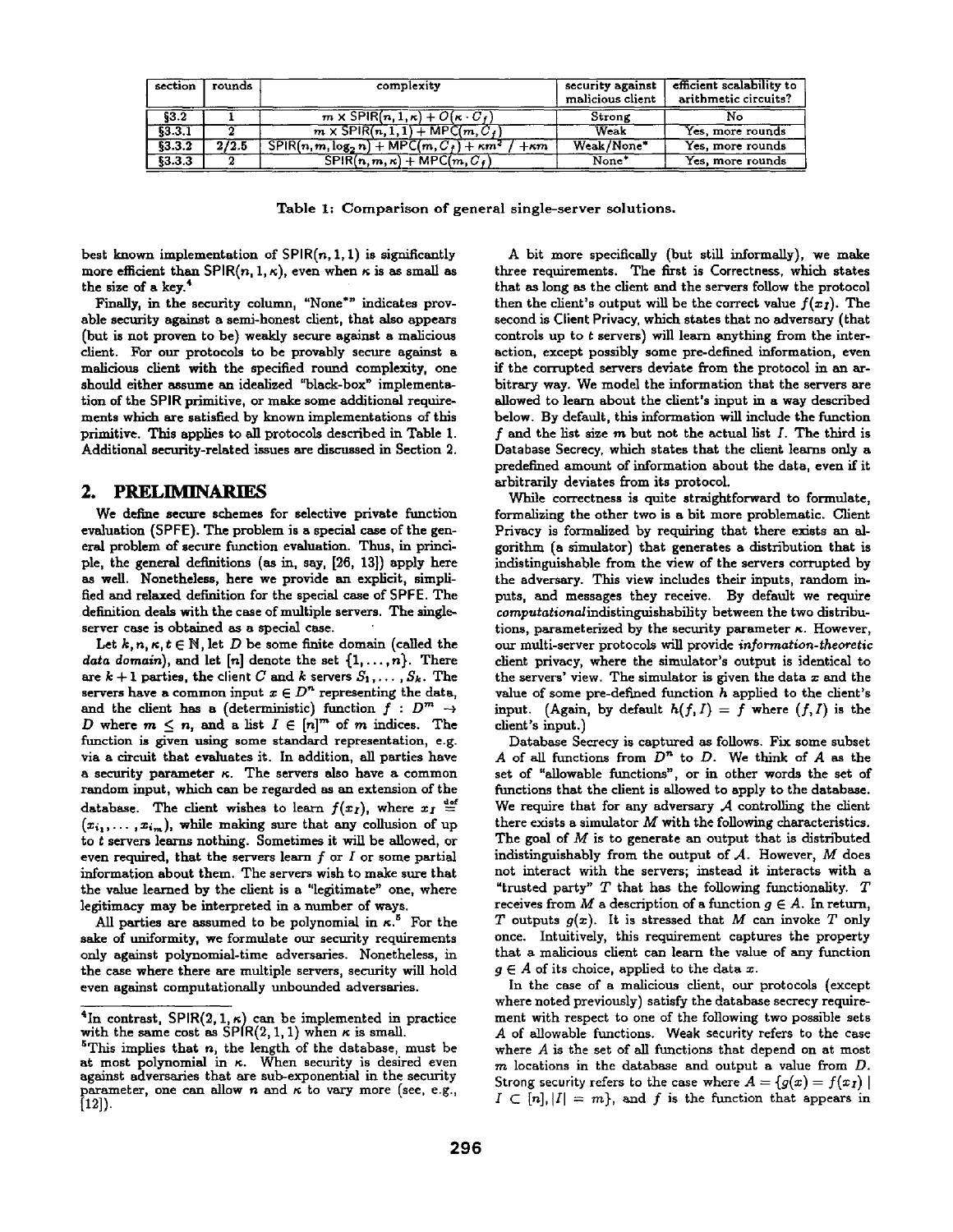the client's input. Our basic protocols do not guarantee correctness against malicious servers (indeed, in the singleserver case such a requirement is quite meaningless). Client Privacy and, in some cases, Database Secrecy will be guaranteed even against malicious adversaries. For lack of space, we omit more formal definitions from this extended abstract.

On the definition of SPIR. Most of our constructions use symmetrically private information retrieval (SPIR) as a subroutine. SPIR can be defined as a special case of SPFE, where the input of the client is restricted so that  $f$  is the identity function and I is a singleton (i.e.,  $m = 1$ ). We *use SPIR(n,m,£)* to denote a generalization of this primitive allowing the client to select  $m$  out of  $n$  items of length  $\ell$ . Sometimes the parameter  $\ell$  will be replaced by the data domain  $D$ , or by  $*$  when it is clear from context. By default, SPIR will refer to *1-round* SPIR.

On the definition of secure MPC. Another subroutine that will be used by our constructions is general secure MPC. Similarly to the SPFF defmition, our definition for secure MPC relaxes the standard ones from [13, 26] in that it does not require correctness if a server is malicious.<sup>6</sup> Also, similarly to SPFE it is possible to define a notion of general secure 2-party computation with a *weak* security against a malicious client. These relaxations allow for more efficient implementations of secure 2-party computation, which do not require the server to prove the validity of its actions.

Homomorphic encryption. Some of our protocols rely on the standard tool of homomorphic encryption. A homomorphic encryption scheme is an encryption scheme in which the plaintexts are taken from a group  $G$ , and given encryptions of two group elements one can efficiently compute a (randomized) encryption of their sum. Since this computation usually involves a modular multiplication of the encryptions, we write  $E(a) \cdot E(b) = E(a+b)$ . It follows that  $E(a)^c = E(c \cdot a)$  for  $c \in \mathbb{N}$ . The Goldwasser-Micali scheme [29] satisfies this property with  $G = \mathbb{Z}_2$ . For more a more detailed definition of this primitive, as well as examples of such schemes with larger homomorphism groups  $\mathbb{Z}_u$ , the reader may refer to [9, 39, 40, 41].

## **3. GENERAL SOLUTIONS**

## **3.1 Multi-server protocols based on multivariate polynomial evaluation**

In this section we present an information-theoretically secure solution to SPFE when the database  $x$  is replicated at multiple servers. For simplicity of presentation, here we assume a semi-honest client (but allow up to t malicious servers); this solution can be extended to address a malicious client at a moderate additional cost using techniques from [25].

Our solution builds from the following lemma, which follows immediately from work in instance hiding [5]:

LEMMA 1. *[5] Consider a system of k servers, and let P be an 5-variate polynomial over a field F of total degree d. Suppose that P is known to all servers but is unknown to* 

*the client. If*  $k > dt$  and  $|F| > k$ , then there is a 1-round *protocol by which a client can obtain the value of P on inputs of its choice, and such that any t servers gain no information about those inputs. In this protocol the client sends 6 field elements to each server, each server replies with a single field element obtained by evaluating P on the elements sent by the client, and the client computes its output using polynomial interpolation.* 

In the protocol of Lemma 1, the values returned by the servers lie on a degree-dt polynomial  $\hat{P}$  such that  $\hat{P}(0)$  is the client's desired answer. Specifically, the answer of server  $h$  is equal to  $\bar{P}(\alpha_h)$ , where  $\alpha_1,\ldots,\alpha_k$  are some (fixed) distinct, non-zero elements of F. Following [25], we can thus extend this protocol to achieve symmetric privacy if server h instead returns  $\hat{P}(\alpha_h) + R(\alpha_h)$  for a random degree-dt polynomial R where  $R(0) = 0$ . R must be shared by the servers in advance; though inconvenient, some form of correlated random values is necessary to achieve symmetric privacy in the informationtheoretic setting [25].

The solution of this section is thus to express f as a multivariate polynomial  $P$  over  $F$  that depends on  $x$ , and whose value at indices  $i_1,\ldots, i_m$  encoded in F is  $f(x_{i_1},\ldots, x_{i_n}).$ Then, we can apply Lemma 1 to obtain the construction. Here we outline how to construct  $P$  from a Boolean formula  $\phi$  computing f, where  $\phi$  consists of binary (2-input, 1output) gates. The *size* of  $\phi$ , denoted s, is the total number of leaves in its tree representation. Let  $\ell = \lceil \log_2 n \rceil$ , and let F be a finite field containing at least  $\ell s + 2$  elements. Let  $j(k)$  denote the k-th leftmost bit in the  $\ell$ -bit binary representation of j. Define the polynomial  $P_0 \in F[y_1, \ldots, y_\ell]$  as follows:

$$
P_0(y_1,..., y_\ell) = \sum_{j=1}^n \left(x_j \prod_{k=1}^\ell \left\{\begin{array}{ll} y_k & \text{if } j(k) = 1 \\ 1 - y_k & \text{if } j(k) = 0 \end{array}\right\}\right)
$$

Note that  $P_0(i(1),...,i(\ell)) = x_i$ , and that  $P_0$  is a polynomial of total degree  $\ell$ . For each gate  $g$  in  $\phi$ , recursively define a polynomial  $P_g = Q_g(P_{g,\text{left}}, P_{g,\text{right}})$ , where  $Q_g$  is the natural (degree-2) polynomial implementing g. (For example, if g is an AND gate, then  $Q_g(\varphi, \psi) = \varphi \cdot \psi$ .) If g's left input is some  $x_i$ , then  $P_{g, \text{left}}$  is the polynomial  $P_0(i(1),...,i(\ell))$ , and if g's left input is the output of some gate g', then  $P_{g,\text{left}} = P_{g'}$ .  $P_{g,\text{right}}$  is defined similarly. Thus, if  $\hat{g}$  is the gate that produces the output of the formula, then  $P = P_3 \in F[y_1, \ldots, y_{m\ell}]$  satisfies

$$
P(i_1(1),...,i_1(\ell),i_2(1),...,i_2(\ell),...,i_m(1),...,i_m(\ell))
$$
  
=  $f(x_{i_1},...,x_{i_m})$ 

Note that since  $\deg(P_g) \leq \deg(P_{g,\text{left}}) + \deg(P_{g,\text{right}})$ , the total degree of P satisfies deg(P)  $\leq \ell s$ , and so applying Lemma 1 yields a construction with  $k = t\ell s + 1$  servers.

TItBORBM 2. *If f can be computed by a formula of size s, the above protocol is a 1-round* SPFE *protocol secure against a semi-honest chent and t mahcious servers, where the total number of servers is*  $k = t$ s  $\log n + 1$ . *Its communication complexity is k*  $\log k(m \log n + 1)$ .

This theorem is most interesting in the case when  $f \in NC^1$ where we get an SPFE protocol with  $m^{O(1)}t\log n$  servers. Note that the above construction actually applies to *any*  function f which can be efficiently computed<sup>7</sup> by a degree-s

<sup>&</sup>lt;sup>6</sup>Technically, in the Client Privacy requirement we only compare the view of the simulator to the view of the servers, whereas in the analogous requirement from [13, 26] these distributions are concatenated to the client's output.

<sup>&</sup>lt;sup>7</sup>If computational efficiency is not a requirement, then  $s =$  $m$  is sufficient for any Boolean function  $f$ .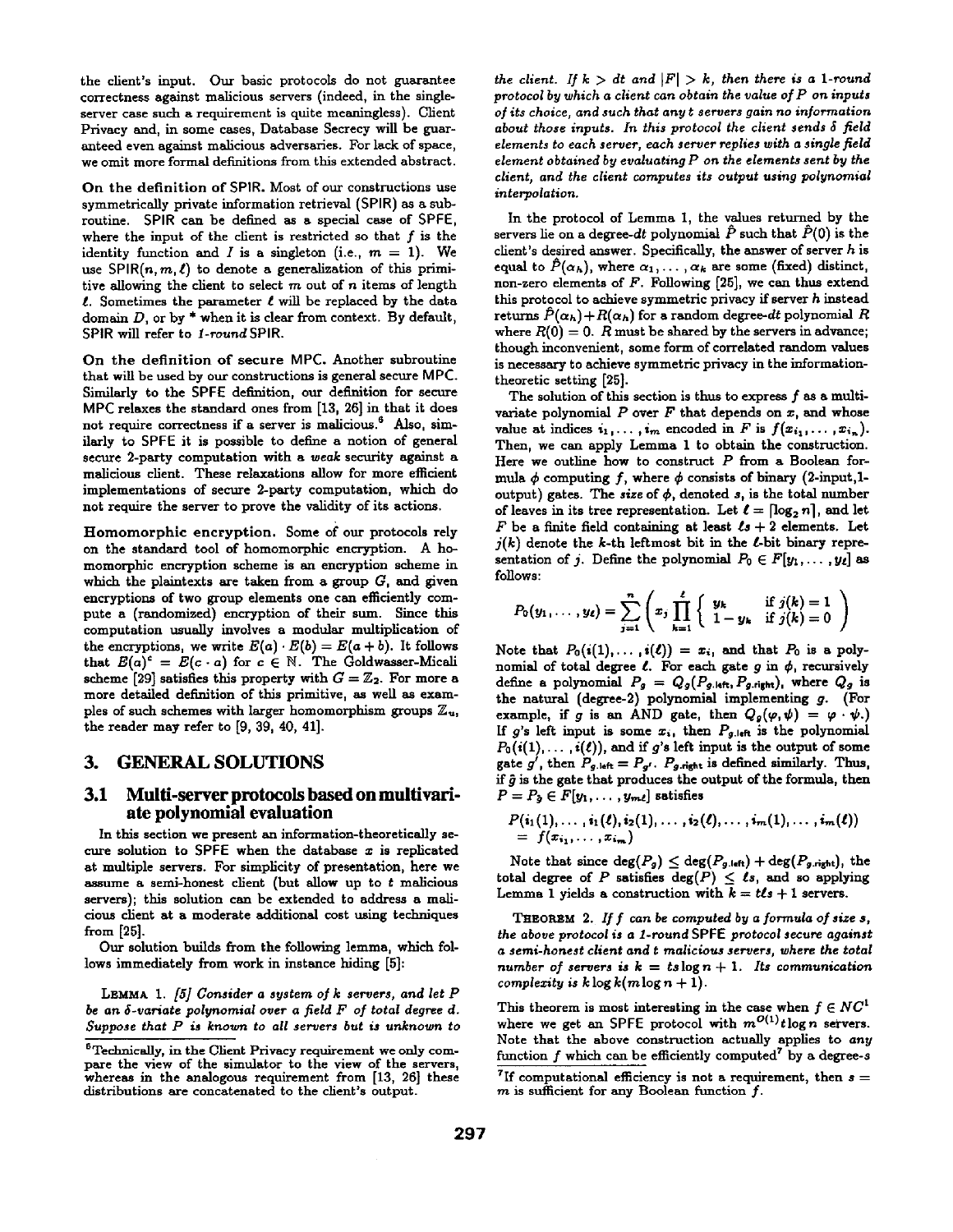polynomial over F, where  $|F| > ts \log n + 1$ . Hence, if f is the sum function (outputting the sum of its  $m$  inputs over F), Theorem 2 applies with  $s = 1$ .

Finally, we remark that standard techniques allow a tradeoff between the number of servers for efficiency and fault tolerance. Specifically, a savings of a factor of c in the number of servers can be obtained by increasing the communication by roughly a factor of  $2^c$ , and  $t'$  malicious servers can be tolerated by adding  $2t'$  additional servers.

#### 3.2 3.2 Solutions based on private simultaneous messages protocols

In this section, we construct protocols for SPFE by applying a SPIR protocol *on top* of a protocol for f in the socalled *private simultaneous messages* (PSM) model [23, 30]. We start by describing the PSM model, and then discuss **its**  application to our problem.

In the PSM model, there are  $m$  players  $P_1,\ldots,P_m$  and an external referee. Each player  $P_i$  holds an input  $y_i$ , and all of them share access to a common random input  $r$ , which is unknown to the referee. The players' goal is to securely evaluate a given function  $f$  of their inputs by having each player  $P_i$  send a single message  $p_i$  to the referee, where  $p_j$  is determined by  $y_j$  and r alone. That is, the referee should be able to reconstruct the value  $f(y_1, \ldots, y_m)$  from the m messages it receives, but should learn no additional information about the inputs  $y_1, \ldots, y_m$ .

Motivated by efficiency considerations, we slightly refine the above setting. In addition to the m players  $P_1, \ldots, P_m$ , our variant of the model includes an additional player  $P_0$ who holds no input. The message  $p_0$  computed by  $P_0$  is determined only by the random input r. In the usual PSM scenario this extension of the model seems useless, since the extra player  $P_0$  can be simulated by the other players at no additional cost. However, in our context it is beneficial to shift as much communication as possible to the extra message po. We say that a PSM protocol has communication complexity  $(\alpha,\beta)$  if the length of each message  $p_j$ ,  $j > 0$ , is bounded by  $\alpha$ , and the length of the extra message  $p_0$ is bounded by  $\beta$ . Due to space considerations, we omit a detailed formalization of this definition.

The following example describes a simple and useful PSM protocol for the modular sum function.

EXAMPLE I. *Let Z, denote the additive group of residues modulo u, where u is an l-bit integer. Consider the function f :*  $\mathbb{Z}_u^m \to \mathbb{Z}_u$  *outputting the sum of its m inputs. A* PSM protocol for  $f$  with communication complexity  $(\ell, 0)$ *proceeds as follows. The common random input contains*  independent random group elements  $r_1, \ldots, r_{m-1}$ . The mes*s* are defined by  $p_j = y_j + r_j$ ,  $1 \leq j \leq m$ , where  $r = -(r_1 + \cdots + r_{m-1})$ . It is clear that the referee can *reconstruct the output by adding all m messages, and it is not hard to verify that the messages are random subject to the restriction that they add up to the sum of the inputs.* 

To construct an SPFE protocol from a PSM protocol for f, the servers will simulate the  $m+1$  players of the PSM protocol, and the client will simulate the referee. Our goal is to allow the client to efficiently obtain the  $m + 1$  PSM messages corresponding to its selected inputs  $x_{i_1}, \ldots, x_{i_m}$ .

We formulate the protocol for the general  $t$ -private  $k$ server case. When  $k > 1$ , this allows us to obtain informationtheoretic security for the client. The building blocks are: (1)

a (1-round) t-secure k-server SPIR protocol and (2) a PSM protocol  $P$  computing  $f$ .

The SPFE protocol proceeds as follows: (1) If  $k = 1$ , the server picks a random input  $r$  for the PSM protocol  $P$ ; otherwise, such an  $r$  is taken from the servers' common randomness. (2) For each j,  $1 \leq j \leq m$ , each server computes an n-item virtual database in which the i-th item is the message which player  $P_j$  would send in  $\mathcal P$  on input  $x_i$  and random input r; the client retrieves the  $i_j$ -th item from the virtual database using the SPIR protocol. (3) The first server computes the extra message  $p_0$  from r, and sends it to the client in the clear. (4) By simulating the referee in  $P$ , the client computes the value of f from the  $m + 1$  PSM-messages it obtained.

Note that all  $m + 1$  messages sent in steps 2,3 can be simultaneously sent to the client. Letting SPIR( $n, 1, \alpha$ ) denote the communication complexity of the SPIR protocol, we have:

THEOREM 3. *The above protocol is a 1-round* SPFE *protocol with communication complexity m*  $\cdot$  SPIR(n, 1,  $\alpha$ ) +  $\beta$ , where  $(\alpha, \beta)$  is the communication complexity of P. It pro*vides strong security against a malicious client. Perfect (information-theoretic) security is achievable for both sides using perfectly secure* PSM *and* SPIR *protocols.* 

We conclude this section by substituting known upper bounds on the complexity of PSM protocols in both the computational and information-theoretic setting. Let  $C_f$  (resp.,  $B_f$ ) be the size of a circuit (resp., branching program) computing f. In [23, 46], a computationally secure PSM protocol with communication complexity  $(\kappa, O(\kappa \cdot C_f))$  is given and in [30], a perfectly secure PSM protocol with communication complexity  $(O(B_f^2), 0)$  is given. We denote the cost of a oneround SPIR protocol using  $k$  servers by SPIR<sub>k</sub> and the cost of a one-one perfectly secure SPIR protocol using k servers by PSPIR<sub>k</sub>. Using these protocols, we obtain the following reductions from SPFE to SPIR:

COROLLARY 4. (1) If  $k \geq 1$ , then there exists a t-private *k-server computationally-secure 1-round* SPFE *protocol with*   $m \cdot \text{SPIR}_k(n, 1, \kappa) + O(\kappa \cdot C_f)$  *communication; and (2) If*  $k > 1$ , then there exists a perfectly secure t-private  $k$ -server SPFE *protocol with*  $m \cdot \text{PSPIR}_k(n, 1, O(B_f^2))$  *communication.* 

#### 3.3 Solutions based on general secure **multiparty computation**

In this section we present several reductions of the SPFE problem to SPIR and general secure MPC. We focus on the single-server case, and assume that the data domain  $D$  is some additive group  $\mathbb{Z}_u$  (where  $u = 2$  in the default Boolean case).

We break down the problem into two phases. In the first phase, called *input selection,* the server and the client obtain a simple (additive) *secret-sharing* of the m selected items  $x_I$ . (That is, for  $1 \leq j \leq m$ , the client and the server each obtain a random element from  $D$ , such that the pair of elements add to  $x_{i_j}$ .) This should be done without revealing any information to either party. In the second phase, the parties may invoke any secure MPC protocol for computing the value of  $f(x_I)$  from their shares.

This two-phase approach does not support strong security against a malicious client. Indeed, a malicious client may arbitrarily change its shares of  $x_I$  before passing them as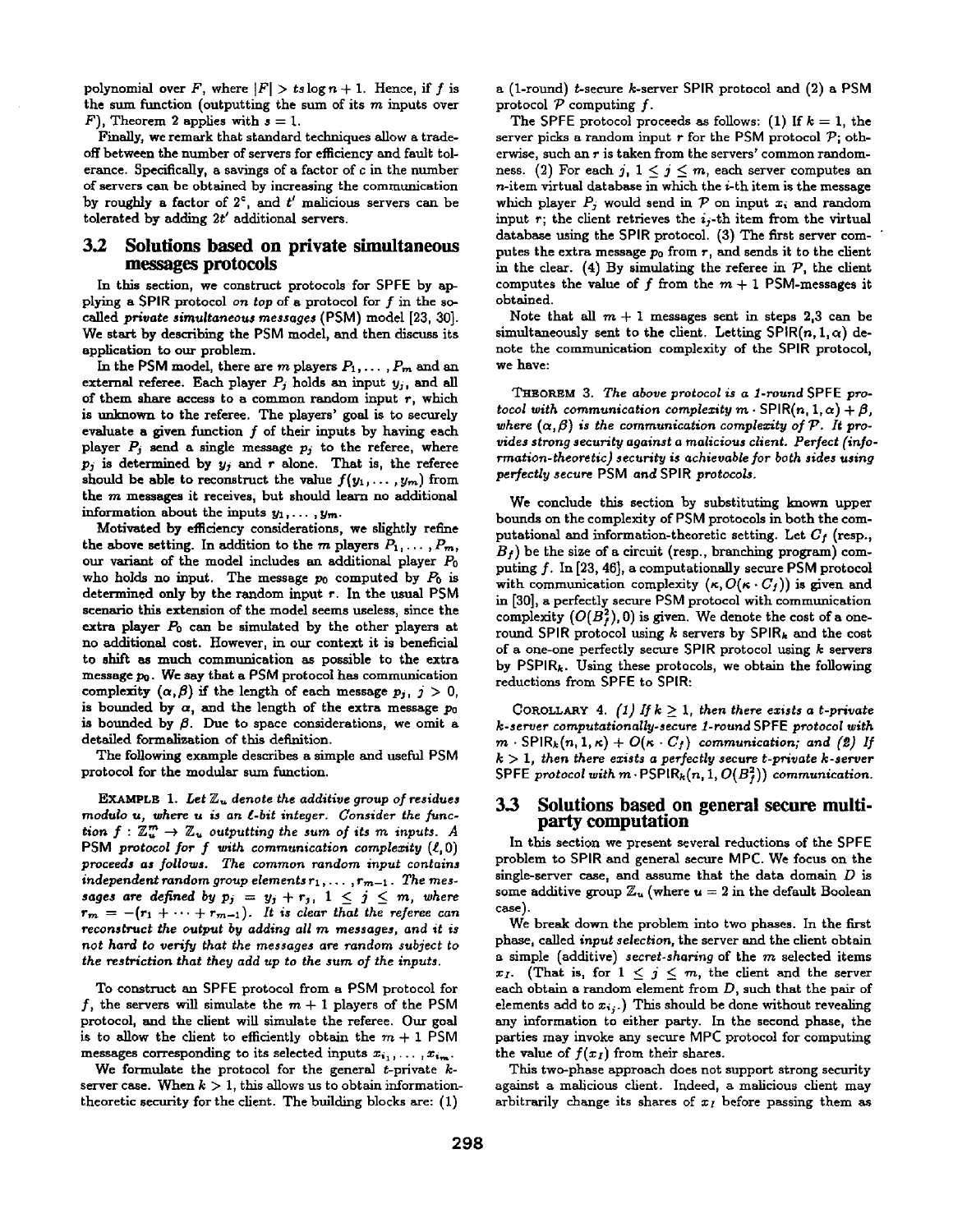inputs to the MPC phase. Nonetheless, most of the protocols obtained in this section can be proved to satisfy our notion of weak security against a malicious client. Note that if the only type of cheating by a malicious client is the one described above, then this is intuitively clear: in such a case, the function  $f'$  computed by the client will be of the form  $f(x_I + \Delta)$ , where  $\Delta$  is the difference between the received vector of shares and the one passed to the MPC protocol. In general, however, one must also guarantee that both the input selection protocol and the MPC protocol support this notion of security.

The remainder of this section is organized as follows. In subsections 3.3.1, 3.3.2, and 3.3.3 we describe three different approaches for implementing the input-selection phase. We refer the reader to Section 1.2 (and in particular to Table 1) for a comparison of these approaches. Finally, in Section 3.3.4 we present a light-weight protocol for computing a general *arithmetic* circuit. This protocol may be used for implementing the MPC phase of our protocols, namely securely computing f on the shared selected items, in the case where  $f$  is represented by an arithmetic circuit over a (possibly large) ring.

#### 3.3.1 *The first protocol for input selection*

Let *share-* $x_i$  denote a primitive which achieves a sharing of a single selected item. That is, *share-x,* has the following functionality: suppose that initially the server knows  $x$  and the client knows  $i$ ; *share-x<sub>i</sub>* is a secure protocol which results in the server knowing a value  $a \in D$  and the client knowing a value  $b \in D$  such that a and b are random subject to the restriction that they add up to  $x_i$ . To implement *share-x<sub>i</sub>*, the server picks a random  $a \in D$  and prepares a "virtual database"  $y = (x_1 - a, \ldots, x_n - a)$ . The client then uses SPIR to find the value  $b = x_i - a$  of the ith location.

Then to accomplish our input selection task, perform  $m$ invocations of *share-x<sub>i</sub>*, one for each  $i \in I$ . The above protocol requires one round to complete. Together with a 1 round secure MPC protocol, it yields a 2-round SPFE protocol whose cost (both in communication and computation) is dominated by that of the *m* invocations of  $SPIR(n, 1, D)$ plus the cost of MPC.

## 3.3.2 *The second protocol for input selection*

The previous input selection protocol, as well as the protocol from Section 3.2, requires  $m$  retrievals of 1 out of  $n$  items, from m different databases. For reasons of communication and computational efficiency, it may be highly desirable to replace this by a *single* retrieval of m out of n items.

To achieve this, we rely on  $m$ -wise independence. Let  ${P<sub>s</sub> : [n] \to D}_{s \in S}$  be an *m*-wise independent function family; that is, if s is chosen uniformly at random from  $S$ , then for any  $i_1,\ldots,i_m$  the random variable  $(P_s(i_1),\ldots,P_s(i_m))$ is uniformly distributed over  $D^{m}$ .<sup>8</sup> Then, a generic version of the second input selection protocol may proceed as follows. (1) The server picks a random  $s \in S$  and computes a virtual database x' such that  $x'_i = x_i + P_s(i)$ ; (2) The client uses a SPIR $(n, m, D)$  protocol to learn  $x'_{I}$ ; (3) The parties engage in a secure MPC protocol outputting an additive sharing of  $P_s(I) \stackrel{\text{def}}{=} (P_s(i_1), \ldots, P_s(i_m))$ . That is, the server's input is  $s$ , the client's input is  $I$ , and the server and the client output (respectively) random vectors  $c, d \in D^m$ such that  $c+d = P<sub>s</sub>(I)$ ; (4) The server outputs  $a = -c$  (i.e., uses  $-c$  as its share of  $x_I$ ) and the client outputs  $b = x'_I - d$ .

It is easy to verify that the sum of the outputs  $a, b$  is indeed equal to  $x_I$ . Note that since  $x_I'$  is uniformly distributed over  $D^m$ , step 2 reveals nothing to the client. Since step 3 does not rely on step 2, both can be executed in parallel, and so the entire input selection protocol can potentially be implemented in one round.

We turn to the question of efficiency. The above protocol leaves two parameters unspecified: the function family  ${P<sub>s</sub>}$  and the secure MPC protocol of step 3. Our efficient solutions will be obtained by letting  $\{P_{s}\}\$  be the family of degree- $m$  polynomials over a prime field F, where  $|F| > n$ . That is, each  $s = (s_0, \ldots, s_n) \in F^m$  naturally defines degree-m polynomial  $P(Y) = s_2 + s_1 Y + \ldots + s_n$ .  $Y^m$ We assume here that  $D = F$  and view the indices  $i_j$  as elements of  $F$ .

We present two variants for the secure MPC protocol required in step 3. The first requires a single round, but incurs an  $m^2\kappa$  additive communication overhead. The second reduces this communication overhead to  $m\kappa$ , but does this at the cost of increasing the round complexity and weakening the (provable) security of the resultant protocol. Both variants utilize homomorphic encryption (see Section 2), which allows us to efficiently compute linear functions on a vector of encrypted values.

**First** variant. (1) The client picks keys to a homomorphic encryption scheme over the plaintext group  $(F, +)$ . It sends the public key E to the server along with the  $m^2$  encryptions  $E(i_j^k), 1 \leq j \leq m, 0 \leq k < m$ ; (2) The server picks random blinding elements r,  $\overline{c}$ ,  $\overline{F}$  and for  $i = 1$ , m sends  $\mathbb{E}(\nabla^{m-1} \cdot \mathbf{s}^k) = \mathbb{E}(P(\mathbf{s}) - \mathbf{s}^k)$ ; (3) The server outputs  $(r_1,\ldots,r_m)$  and the client outputs the decryptions of the  $m$  encryptions sent by the server.

Second variant. (1) The server picks keys to a homomorphic encryption scheme as above, and sends the public key  $\boldsymbol{E}$ to the client along with the m encryptions  $E(s_0), \ldots, E(s_{m-1}).$ (2) The client picks a random mask  $r = (r_1, \ldots, r_m)$ , and computes  $E(P_s(i_1)-r_1),\ldots,E(P_s(i_m)-r_m)$ . (This can be done, since each encrypted value is a fixed linear combination, depending on  $I$ , of the  $m$  coefficients  $s_j$  and an entry from  $r$ .) It sends the  $m$  encryptions to the server. (3) The server outputs the decryptions of the  $m$  encryptions sent by the client, and the client outputs r.

The above two variants can viewed as two dual approaches for computing **a** matrix-vector product, where the first considers the product as a linear function of the matrix defined by the vector, and the second as a linear function of the vector defined by the matrix.

Efficiency. While the two variants significantly differ in their communication complexity, their computational complexity is similar: Step 2 in both requires one of the parties to perform  $O(m^2)$  modular exponentiations. When  $m$  is large, this is very expensive. However, since  $F$  can be chosen to be roughly of size  $n$ , the exponents can be made small (by using small-modulus homomorphic encryption [9]). The computational overhead will be thus dominated by  $O(m^2)$  $log n)$  modular multiplications. Finally, while both variants seem to require one round, the communication pattern in the second is incompatible with that of the SPIR protocol. Consequently, the second input selection protocol requires

<sup>&</sup>lt;sup>8</sup>It suffices for our purposes that the latter distribution be *cornputationallll indistinguishable from* uniform; however, our solutions do not utilize this relaxation.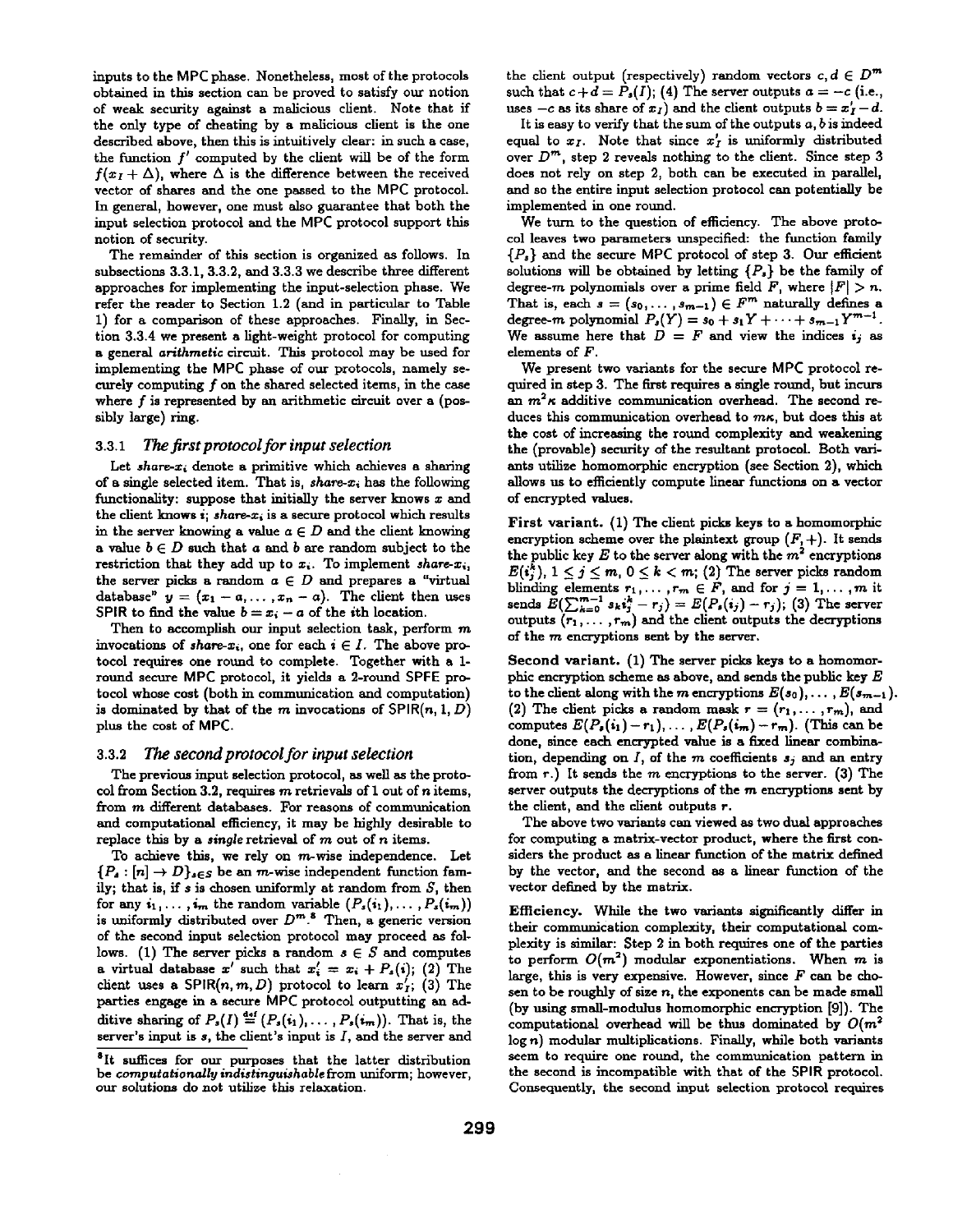1.5 rounds to complete: a message from the server followed by a standard round.

Security. In contrast to the first protocol, the second cannot even be proved to be weakly secure against a malicious client. In fact, it is easy to construct a *contrived* (yet secure) encryption scheme which, when used in an SPFE protocol computing a simple function  $f$ , allows a malicious client to obtain the decryption key  $D$ . Consequently, in this protocol the client will be able to learn  $all m$  items  $x_I$ . We note, however, that when using the above with natural homomorphic encryption candidates, it is plausible that the resultant SPFE protocol enjoys (heuristic) weak security against a malicious client. The protocol can be made provably secure by requiring the client to prove in zero-knowledge that it knows the function it applies to the encrypted values. However, this would result in a significant overhead to the efficiency of the protocol.

**The** Boolean case. As is, the SPFF protocol based on either of the above variants seems to require secure MPC over a field of size  $\approx$  n even in the default Boolean case. Since the best known 1-round secure MPC protocols do not generalize efficiently to arithmetic circuits, this may result in a considerable overhead. One approach for solving this problem is to compose the Boolean circuit for f with a Boolean circuit of size  $O(m \log n)$  computing the bit-vector  $x<sub>I</sub>$  from the binary representations of the share vectors a, b. However, this overhead can be completely eliminated in most implementations of Yao's 1-round MPC protocol. Details are omitted from this version.

Asymptotic improvements. By choosing  ${P<sub>s</sub>}$  to be a family of cryptographic pseudorandom functions (and relying on generic secure MPC in step 3 of the general input selection protocol), it is possible to improve both the communication and computation overhead of the first variant to  $\kappa^{O(1)}$ m. An even further improvement is possible if one uses the polynomial family  ${P<sub>s</sub>}$  as in the original protocols, but relies on a nearly-linear FFT-based algorithm for evaluating the polynomial  $P_s$  on the points  $(i_1, \ldots, i_m)$ . Unfortunately, both improvements do not seem to apply to practical choices of the parameters.

#### 3.3.3 *The third protocol for input selection*

We present a third alternative to the implementation of the input selection phase. In comparison to the first variant of the previous protocol, its relative disadvantages are that it fails to give provable security against a malicious client and that it uses  $SPIR(n, m, \kappa)$ , where  $\kappa$  is of the length of a homomorphic encryption, instead of  $SPIR(n, m, \log n)$ . However, similarly to the second variant, its communication overhead is only linear in  $m$ , and its computational complexity is superior to both variants of the previous protocol.

The protocol, which is similar in spirit to a protocol from [20], proceeds as follows. First, the server chooses keys for a homomorphic encryption scheme over  $D$ , sends the public key  $E$  to the client, and prepares (but does not send) encryptions  $E(x_1), \ldots, E(x_n)$ . Next, the client uses SPIR $(n, m, D)$ to retrieve  $E(x_{i_1}), \ldots, E(x_{i_m}).$  It picks random blinding elements  $r_1, \ldots, r_m \in D$ , computes  $E(x_{i_j} - r_j)$ , and sends these values back to the server. Finally, the server decrypts and outputs  $a_j = x_{i_j} - r_j$ , and the client outputs  $b_j = r_j$ .

The \$PFE protocol obtained from this input selection protocol can be implemented in 2 rounds, by letting the client

send its MPC message together with its second message of the input selection protocol. The complexity of the input selection protocol is dominated by that of  $SPIR(n, m, D)$ .

#### 3.3.4 *Secure protocol for arithmetic circuits*

In the second phase, called *function evaluation, any* secure MPC protocol can be used for evaluating  $f$  on the input shares. Yao's protocol, which is the best known protocol for the Boolean case, does not scale well to compute arithmetic circuits.

We present a light-weight secure MPC protocol for arithmetic circuits over a ring  $D = \mathbb{Z}_u$ . Its round complexity is proportional to the circuit (multiplicative) depth, and it requires a constant number of exponentiations per gate. While not providing full security (hence its efficiency), it can be proved to satisfy our notion of weak security against a malicions client, and can therefore be naturally combined with any of the input selection protocols in this section. The protocol is reminiscent of protocols described in [15, 1, 18, **24].** 

The arithmetic circuit is evaluated gate by gate. Before evaluating each gate, the server holds a homomorphic encryption of the input values for the gate (where the encryption is under the client's key). At the end of the evaluation of the gate the server holds an encryption of the output value of the gate. The encrypted values are computationally hidden from the server. Furthermore, the protocol guarantees that both the client and the server learn nothing during the evaluation process. At the end of the protocol the server reveals the encryption of the output of the circuit. The client decrypts the value and outputs the result. We provide efficient constant round implementations for addition and multiplication gates.

The protocol begins with the client picking keys to a homomorphic encryption scheme over  $D = \mathbb{Z}_{u}$ , and sending the public key  $E$  to the server along with an encryption of its inputs. We describe procedures for evaluating modular addition and multiplication gates on encrypted values. That is, consider the following problem: The server holds an encryption of values  $v_1, v_2 \in [0, \ldots, u - 1]$ . The parties wish to provide the server with an encryption of the value  $c = v_1 + v_2 \mod u$  or  $c = v_1 \times v_2 \mod u$ . The client should learn nothing from participating in the protocol. In the following, assume that all operations are performed mod  $u$ .

Evaluating an addition gate. Given  $E(v_1)$ ,  $E(v_2)$ , the server computes the encoding of  $v_1 + v_2$  on its own by computing  $E(v_1 + v_2) = E(v_1) \cdot E(v_2)$ .

Evaluating a gate which multiplies by a value known to the server. Given  $E(v)$ , a, the server computes the encoding of  $v \cdot a$ , by computing  $E(a \cdot v) = E(v)^{a}$ .

Evaluating a gate which multiplies by a value unknown to the server. Given  $E(v_1), E(v_2)$ , we describe how the server uses the help of the client in order to obtain  $E(v_1\cdot v_2)$ . (1) The server chooses  $r_1, r_2$  uniformly from  $[0,\ldots,r-1]$ . (2) The server computes  $E(v_1 + r_1)$ ,  $E(v_2 + r_2)$  and sends them to the client. (3) The client decrypts to obtain  $v_1 + r_1$  and  $v_2 + r_2$ , and sends  $e =$  $E((v_1+r_1)\cdot (v_2+r_2))$  to the server. (4) The server computes  $E(r_1\cdot r_2), E(v_1\cdot r_2), E(v_2\cdot r_1)$  and divides them from e to obtain  $E(v_1 \cdot v_2)$ .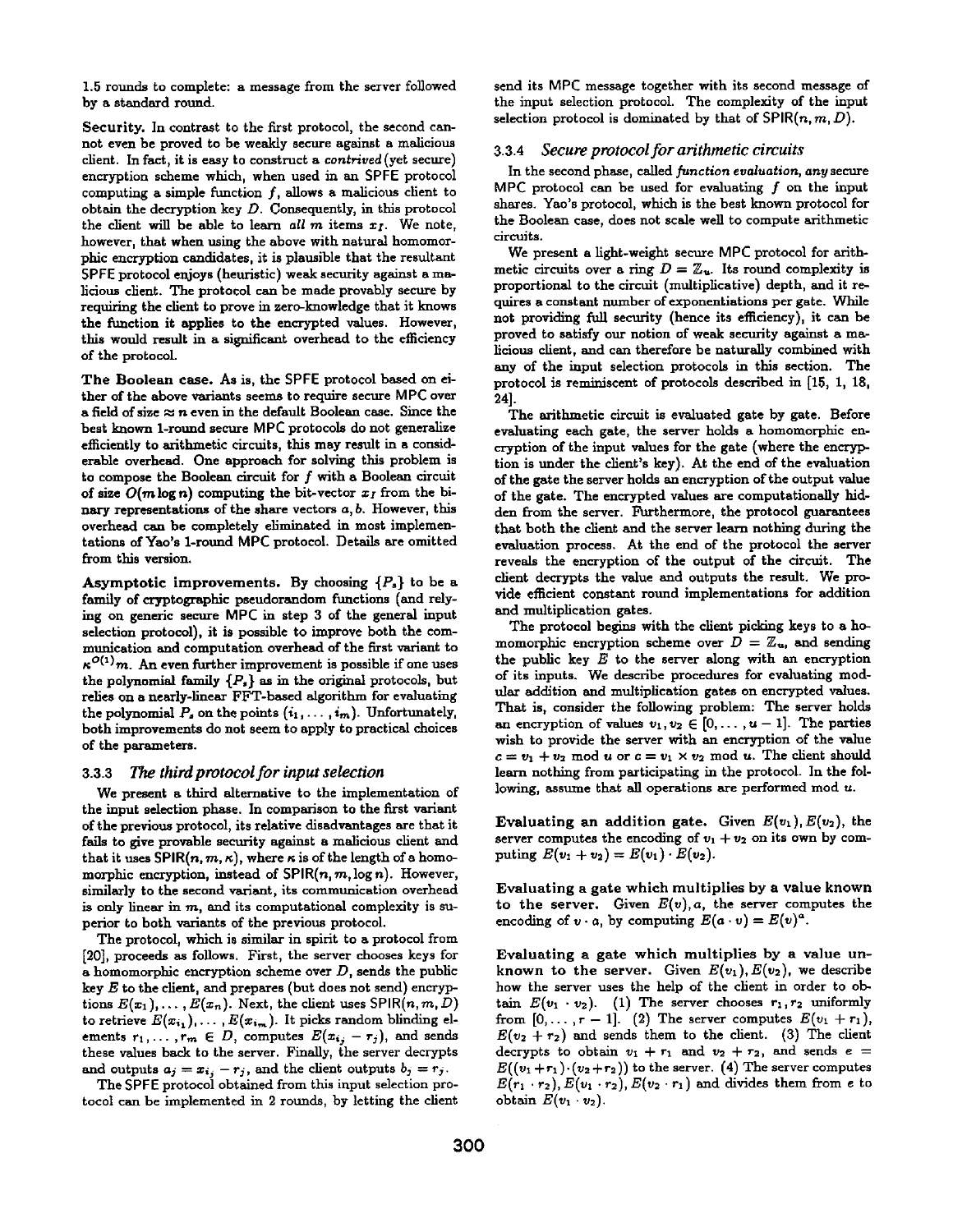## **4.** STATISTICAL FUNCTIONS

In this section, we consider specific instances of the SPFE problem which are geared towards privately computing standard statistics on a selected data set. Wc discuss the applicability of our general solutions from previous sections to several statistical computation functions, and also present some direct constructions. Throughout most of this section we view the data items as integer-valued.

Average and variance. The sum function is particularly important for statistical applications since it can capture several interesting statistical quantities. Indeed, learning the sum of m values is equivalent to learning their *average.*  The *variance* of m values is a linear combination of their sum and the sum of their squares. Thus, given a 1-round SPFE protocol for the sum function, one can efficiently implement a 1-round SPFE protocol for a "package" combination of average and variance. The server stores  $x' = (x_1^2, \ldots, x_n^2)$ in addition to the original database. Upon receiving the client's queries, generated according to the sum protocol, it replies twice: once with the original database, and once with the database  $x'$ . Note that if the SPFE protocol is strongly secure against a malicious client, then so is the above protocol (since learning both the average and variance of the same set of items is *equivalent* to learning both their sum and the sum of their squares).

Efficiency of previous constructions. To efficiently solve the special case of SPFE where the function  $f$  is the sum function, we view the items as elements of a field  $F = \mathbb{Z}_u$ , where  $u$  is an upper bound on the sum. Applying the generic approach of Section 3.1 (and utilizing the fact that f admits a degree-1 representation over  $F$ ), we may get a (tlog  $n + 1$ )-server 1-round protocol (where t is the client privacy threshold), in which the communication consists of roughly  $tm\log^2 n$  field elements. The main disadvantages of this approach is the number of servers and the computation time of *O(mn).* 

We turn to the single-server setting. The PSM-based construction of Section 3.2, while not efficiently scalable to *general* arithmetic circuits, can provide a fairly efficient solution in our special case of the sum function, as described in Example 1. However, this solution still requires m invocations of SPIR on m different databases, which is prohibitive when  $m$  is large. To gain better efficiency, it is desirable to reduce the problem to a single invocation of a  $SPIR(n, m, *)$  primitive. This is achieved by the technique of Sections 3.3.2, 3.3.3. However, the round complexity of the resultant protocols will not be optimal, and they either incur a high computational overhead or require the application of SPIR on relatively long strings.

An efficient solution for the weighted sum function. We now show a 1-round solution which avoids the above weaknesses of our general solutions. First, we relax the problem and allow the client to compute any selected *linear combination* of m items. We refer to this as the *weighted sum* problem. Note that a useful feature of this relaxation is that it allows us to compute the weighted average and variance of the selected data set, where the weights can be freely chosen by the client.

Our protocol is similar to the first variant of the input selection protocol from Section 3.3.2. However, it relies on the linearity of the weighted sum function to achieve greater efficiency. As in the input selection protocol, the server picks a random degree- $(m - 1)$  polynomial  $P_s$  over F with coefficients  $s_0, \ldots, s_{m-1}$ , prepares a virtual database x' such that  $x'_i = x_i + P_s(i)$ , and lets the client use SPIR(n, m, F) to learn  $x'_I$ . These alone are uniform and independent field elements. The next observation is that learning  $x'_{I}$  together with the sum  $P_s(i_1) + \cdots + P_s(i_m)$  is *equivalent* to learning  $x_{i_1} + \cdots + x_{i_m}$ . Finally, note that this sum is a linear combination of  $s_0, \ldots, s_{m-1}$ , whose coefficients  $c_0, \ldots, c_{m-1}$  are known to the client. Specifically,  $c_k = i_1^k + \cdots + i_m^k$ . We can thus complete the protocol by letting the client send  $E(c_0), \ldots, E(c_{m-1})$  to the server and get  $E(s_0c_0 + s_1c_1 +$  $\cdots + s_{m-1}c_{m-1} = E(P_s(i_1) + P_s(i_2) + \cdots + P_s(i_m))$  in return. The client outputs  $x'_{i_1} + \cdots + x'_{i_m} - (P_s(i_1) + P_s(i_2) + \cdots)$  $\cdots + P_s(i_m)$ . Note that since the linear combination protocol can be done in parallel to the SPIR protocol, the entire protocol requires only one round.

The generalization to weighted sum is straightforward: by choosing different coefficients  $c_k$  the client can learn an arbitrary linear combination of  $x_{i_1}, \ldots, x_{i_m}$ . Moreover, by a counting argument every choice of  $c_0, \ldots, c_{m-1}$  induces some valid linear combination of the selected items. This implies that even a malicious client cannot learn more than some linear combination of the selected items.

*Efficiency.* As noted above, the protocol can be implemented in one round. Its communication complexity is dominated by that of SPIR $(n, m, F)$ , where  $|F|$  should be larger than the maximum of  $n$  and (an upper bound on) the sum of the m largest items. Its computational complexity includes an additional overhead of  $O(m)$  modular exponentiations.

Counting frequencies. We end this section by briefly discussing an additional useful special case of private statistics: counting the number of occurrences, or frequency, of a chosen value or keyword in the selected data set. Let  $w$  be a keyword, taken from the data domain  $D$ . We embed  $D$  in a finite field  $F = \mathbb{Z}_u$  where  $u > |D|$ . Our function may be formally defined as  $f(y_1, \ldots, y_m) = \sum_{j=1}^m \chi_w(y_j)$ , where  $\chi_w(y)$  is 1 if  $w = y$  and is 0 otherwise.

Suppose that the client and the server already share the selected items  $x_I$  in an additive way. This can be achieved in one round using our input selection protocols. Let a and  $b$  be the two shares of  $x_I$ , held by the server and the client respectively. The protocol requires one additional round, and proceeds as follows:  $(1)$  The client sends m encryptions  $E(b_i - w)$ , where w is the keyword to be searched; (2) For each  $1 \leq j \leq m$ , the server picks a random blinding element  $r_j$  from the field, computes an encryption  $E(r_j \cdot (a_j + b_j (w)) = E(r_j \cdot (x_{i_j} - w))$ , and sends a random permutation of the m encryptions to the client. (3) The client decrypts the m encryptions and counts the number of zeros.

Note that a malicious client can alter the m encrypted values it sends. However, this only has the effect of allowing it to compute a more general function, in which a different keyword is specified for each selected item.

### Acknowledgements

We are grateful to Prabhakar Raghavan for suggesting this line of research, and to Rosario Gennaro and Eyal Kushilevitz for helpful discussions.